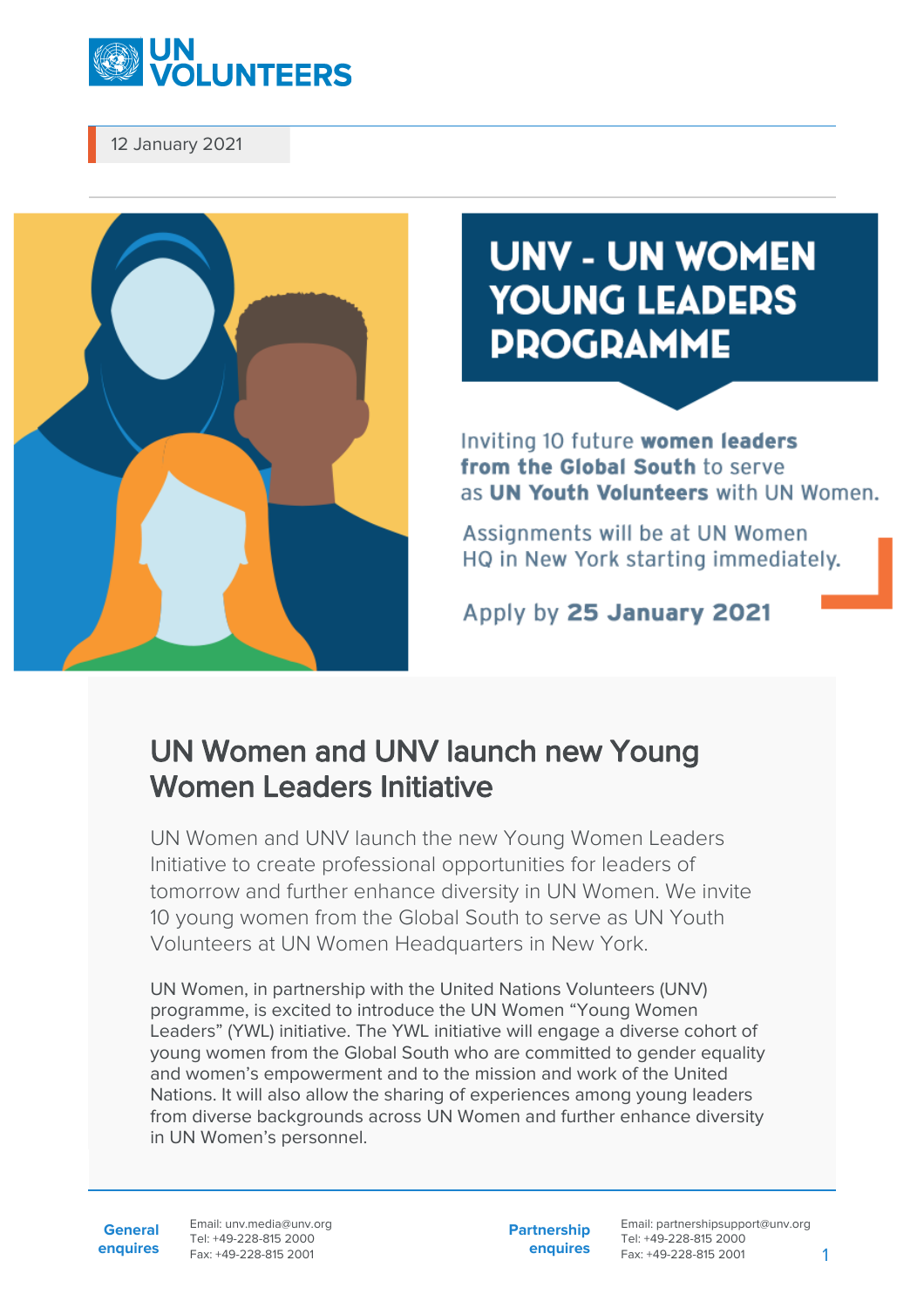

As part of the Young Women Leaders initiative, UN Women and UNV will recruit the first cohort of 10 young, talented and dedicated women to serve at UN Women's headquarters as UN Youth Volunteers. While participating in a structured professional development programme, the YWL participants will be mentored by leaders in their respective fields of expertise. They will have the opportunity to contribute to gender equality and women's empowerment and become part of a network of young leaders at UN Women.

 $\blacksquare$  The recent global mobilization for racial justice has shown how systems that perpetuate inequality can be easily disrupted. We are looking to young people to continue disrupting the status quo and to lead the way in building back more equal, unified and resilient societies for all." — Phumzile Mlambo-Ngcuka, Under-Secretary-General of the UN and Executive Director of UN Women

UNV will facilitate the recruitment of motivated young women from the Global South who have demonstrated a commitment to gender equality through their academic, extra-curricular, or volunteer activities, and with diverse educational interests, including management, administration, international relations, communication, advocacy, human rights, gender studies or international development.

**CO** Diversity is also about opportunities and this is an important first step to increasing UN Women's professional outreach." — Muthoni Muriu, Senior Advisor on Diversity, Inclusion and Shared Leadership

**General**

**enquires** Fax: +49-228-815 2001 Email: unv.media@unv.org Tel: +49-228-815 2000

**Partnership enquires**

Email: partnershipsupport@unv.org Tel: +49-228-815 2000 Fax: +49-228-815 2001 2